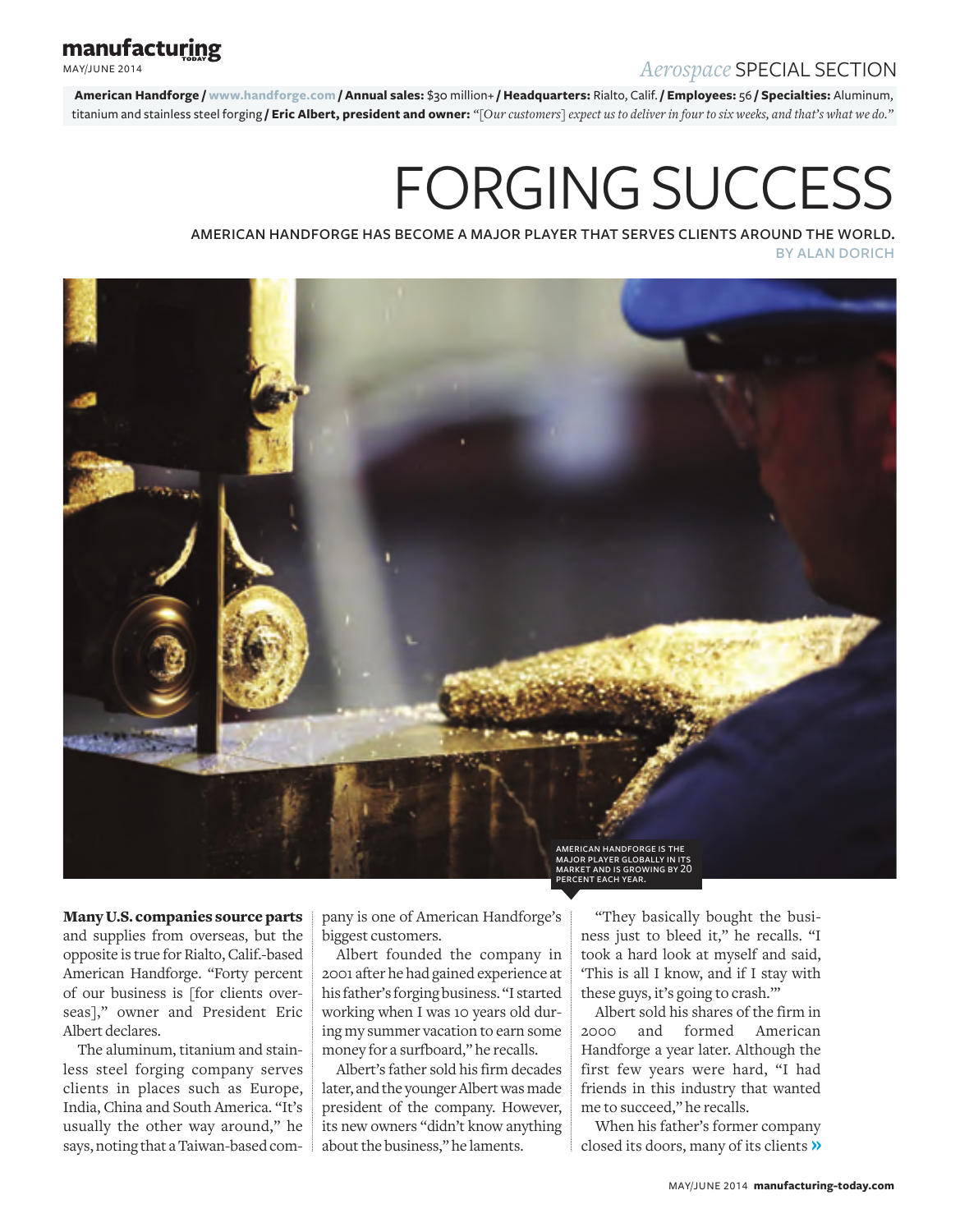## SPECIAL SECTION *Aerospace*



came to American Handforge. "[It] was a shot in the arm for us," Albert recalls. "We're now the major player in the world for what we do."

American Handforge enjoys multi million annual sales and is growing by 20 percent each year. "It's been a great experience," he states. "This is the best thing I ever did."

#### **Custom Work**

American Handforge serves multiple markets, including the aerospace, manufacturing, defense, nuclear and semiconductor industries. Recently, it secured a contract with a major aerospace company to provide critical parts for the company's line of jets.

The parts, Albert explains, connect the wing to the fuselage. "We were very fortunate to get that contract," he says, noting that it helped launch American Handforge into titanium products. "We see a lot of growth with titanium forgings."

Much of American Handforge's work, he notes, is custom, which requires the company to work closely with its clients to find solutions to their challenges. He adds that the company recently helped a provider of computer chip-making equipment to enable mobile devices to operate.

At the time, the company was having trouble with its vacuum chambers, which were becoming corroded. "They needed a special type of aluminum forging," Albert recalls. "We worked with them for seven years and developed a special type of material [that lasted longer]."

American Handforge also works alongside its aerospace clients to achieve their goals, Albert adds. "They have to reduce the weight of the plane because fuel is so expensive," he says. "We work and develop with our customers to give them stronger [but lighter] metals."

#### **Quick Deliveries**

Although it took nearly a decade for American Handforge to find a solution for the chipmaker, the manufacturer is used to spending far less time on its projects, Albert asserts. "[Our customers] expect us to deliver in four to six weeks, and that's what we do," he says. "That's one of our competitive advantages."

American Handforge manages to deliver at this rate by maintaining the right inventory, Albert says. "Our inventory is based on historical needs and forecasting from our sales department," he says, noting that the company turns its inventory every 45 days.

The company also ensures a quick delivery by managing all of its test- $\lambda$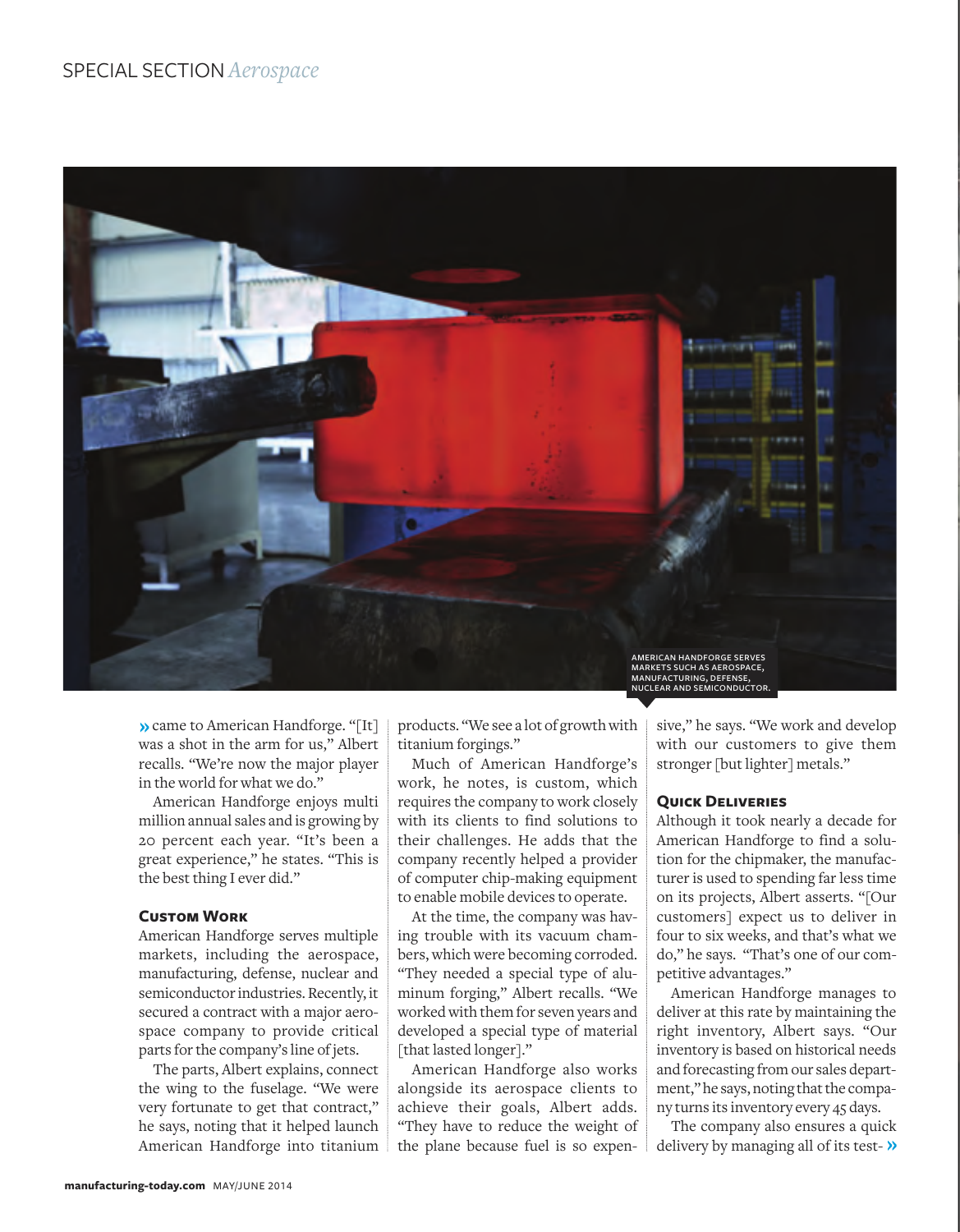YOUR ONE SOURCE FOR TITANIUM, ALUMINUM, AND STAINLESS STEEL



 $\bullet$ 

American Handforge is a family owned company, specializing in manufacturing quality aluminum, titanium & stainless steel open die forgings with the best lead times, unsurpassed quality assurance, and competitive prices in the aerospace, defense, industrial, electronic, semiconductor and nuclear industries.

 $\alpha$ 

American Handforge maintains the highest standards in the forging industry. A hand-forged billet, block, ring or biscuit is a carefully engineered, custom made product in which a specified quality is guaranteed. This can be achieved in only one way - by forging quality, from the beginning, into the forging process itself.



**COMPETITIVE PRICES** 

*BEST DELIVERY* 

**QUALITY IS GUARANTEED** 

WWW.HANDFORGE.COM

165 S. Spruce Ave. - Rialto, CA U.S.A. 92376 P: 909-546-1900 · F: 909-546-1937